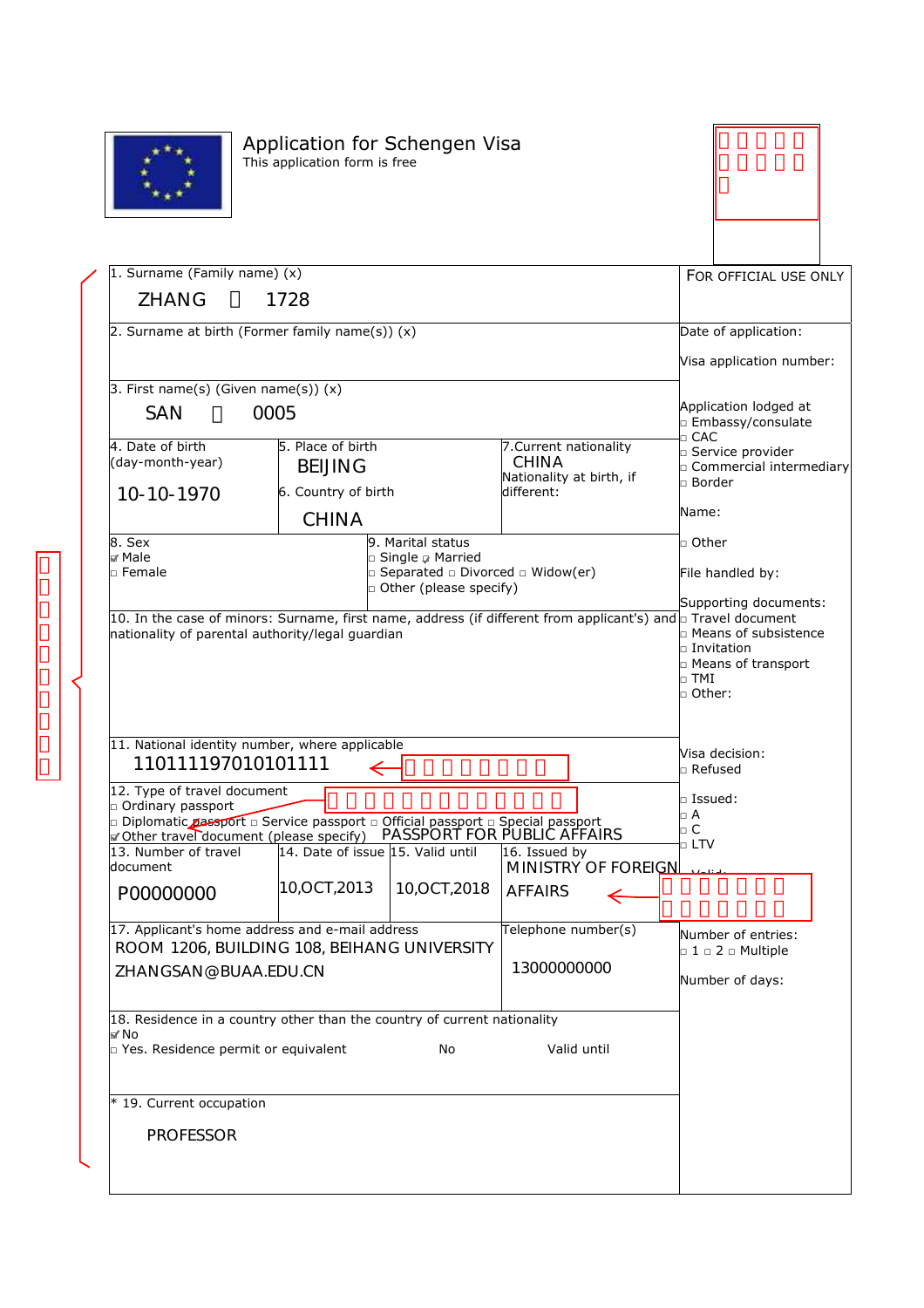| $*$ 20. Employer and employer's address and telephone number. For students, name and<br>laddress of educational establishment.<br>BEIHANG UNIVERSITY, XUEYUAN ROAD NO.37, HAIDIAN DISTRICT,   |                                                                                      |  |  |
|-----------------------------------------------------------------------------------------------------------------------------------------------------------------------------------------------|--------------------------------------------------------------------------------------|--|--|
| BEIJING 100191, CHINA                                                                                                                                                                         |                                                                                      |  |  |
| 86-10-80000000                                                                                                                                                                                | <b>Business</b>                                                                      |  |  |
| 21. Main purpose(s) of the journey:<br><b>□ Tourism </b> Busine $\frac{1}{2}$ $\Box$ Visiting family or friends $\Box$ Cultural $\Box$ Sports $\Box$ Official visit<br>$\Box$ Medical reasons |                                                                                      |  |  |
| $\Box$ Study $\Box$ Transit $\Box$ Airport transit $\Box$ Other (please specify)                                                                                                              |                                                                                      |  |  |
| 22. Member State(s) of destination                                                                                                                                                            | 23. Member State of first entry                                                      |  |  |
| <b>BELGINM</b>                                                                                                                                                                                | <b>BELGINM</b>                                                                       |  |  |
| 24. Number of entries requested<br><b>Ø</b> Single entry<br>In Two entries<br>$\Box$ Multiple entries                                                                                         | 25. Duration of the intended stay or<br>transit<br>Indicate number of days<br>8 DAYS |  |  |

\* The fields marked with \* shall not be filled in by family members of EU, EEA or CH citizens (spouse, child or dependent ascendant) while exercising their right to free movement. Family members of EU, EEA or CH citizens shall present documents to prove this relationship and fill in fields no 34 and 35.

(x) Fields 1-3 shall be filled in in accordance with the data in the travel document.

|                                                                 | 26. Schengen visas issued during the past three years                                     |                       |  |  |  |
|-----------------------------------------------------------------|-------------------------------------------------------------------------------------------|-----------------------|--|--|--|
|                                                                 | ⊌ No                                                                                      |                       |  |  |  |
|                                                                 | <b>P</b> Yes. Date(s) of validity from<br>to                                              |                       |  |  |  |
|                                                                 |                                                                                           |                       |  |  |  |
|                                                                 | 27. Fingerprints collected previously for the purpose of applying for a Schengen visa     |                       |  |  |  |
|                                                                 | й No                                                                                      |                       |  |  |  |
|                                                                 | D Yes. Date, if known                                                                     |                       |  |  |  |
|                                                                 |                                                                                           |                       |  |  |  |
|                                                                 |                                                                                           |                       |  |  |  |
|                                                                 | 28. Entry permit for the final country of destination, where applicable                   |                       |  |  |  |
|                                                                 | Issued by<br>Valid from                                                                   | until                 |  |  |  |
|                                                                 |                                                                                           |                       |  |  |  |
|                                                                 | 29. Intended date of arrival in the Schengen area 30. Intended date of departure from the | Schengen area         |  |  |  |
|                                                                 | 10-11-2013                                                                                | 17-11-2013            |  |  |  |
|                                                                 |                                                                                           |                       |  |  |  |
|                                                                 | * 31. Surname and first name of the inviting person(s) in the Member State(s).            |                       |  |  |  |
|                                                                 | If not applicable, name of hotel(s) or temporary accommodation(s) in the Member S         |                       |  |  |  |
|                                                                 |                                                                                           |                       |  |  |  |
|                                                                 | RICHARD, KLEIHORST                                                                        |                       |  |  |  |
|                                                                 |                                                                                           |                       |  |  |  |
|                                                                 |                                                                                           |                       |  |  |  |
| Address and e-mail address of inviting<br>Telephone and telefax |                                                                                           |                       |  |  |  |
|                                                                 | person(s)/hotel(s)/temporary accommodation(s)                                             | TEL: +32(0)11111111   |  |  |  |
|                                                                 | <b>GHENT UNIVERSITY, DEPT, TELIN</b>                                                      |                       |  |  |  |
|                                                                 | ST.PIETERSNIEUWSTRAAT 41, 9000 GHENT.                                                     | $FAX: +32(0)11111111$ |  |  |  |
|                                                                 | <b>BELGINM.</b>                                                                           |                       |  |  |  |
|                                                                 | E-MAIL: RICHARD.KLEIHORST@VITO.BE                                                         |                       |  |  |  |
|                                                                 |                                                                                           |                       |  |  |  |
|                                                                 |                                                                                           |                       |  |  |  |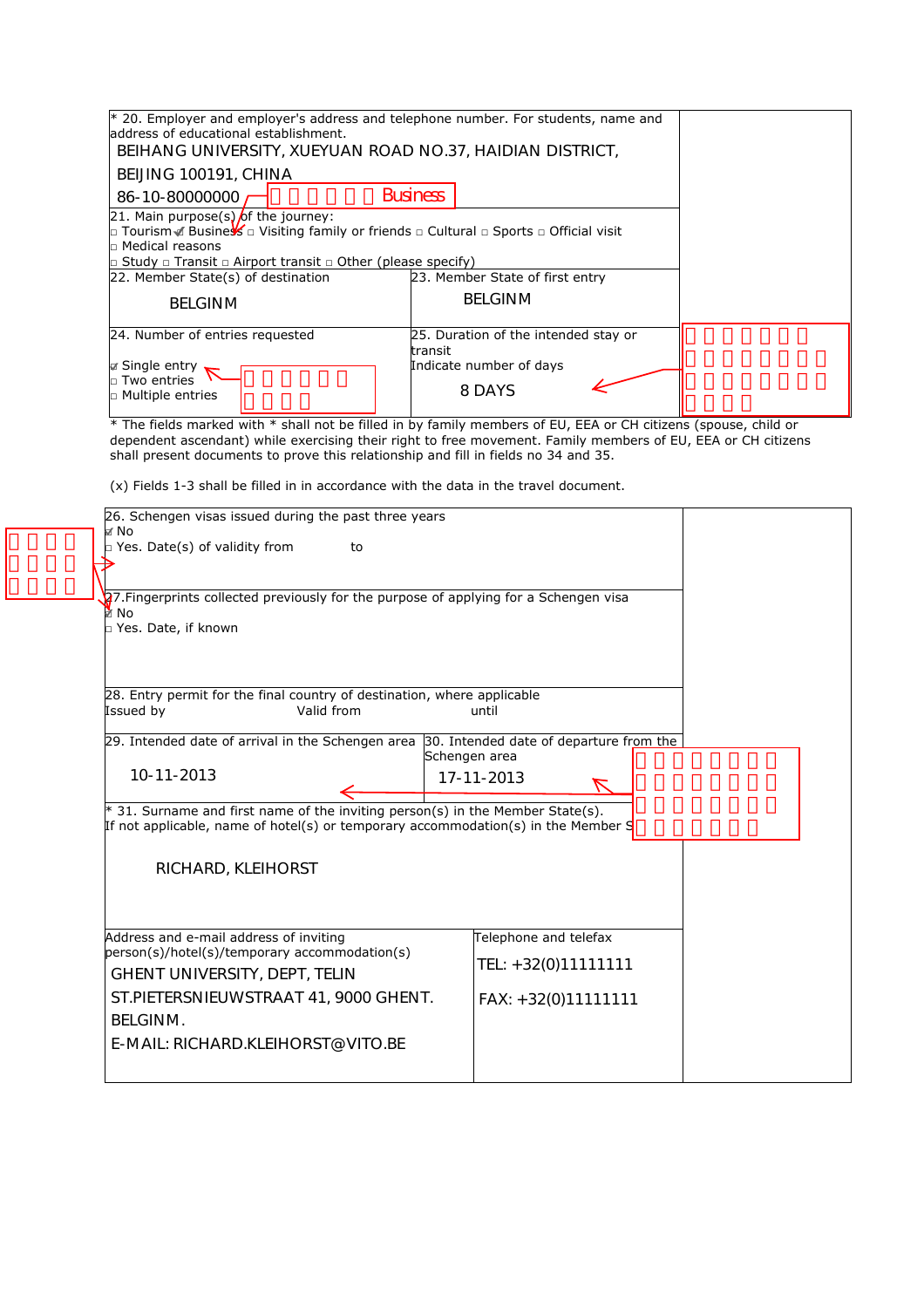| *32. Name and address of inviting company/organisation Telephone and telefax of<br>company/organisation                                                               |                   |                                                                                                                                                           |                                                            |  |  |
|-----------------------------------------------------------------------------------------------------------------------------------------------------------------------|-------------------|-----------------------------------------------------------------------------------------------------------------------------------------------------------|------------------------------------------------------------|--|--|
| GHENT UNIVERSITY, DEPT, TELIN                                                                                                                                         |                   | TEL: +32(0)11111111                                                                                                                                       |                                                            |  |  |
| ST.PIETERSNIEUWSTRAAT 41, 9000 GHENT.                                                                                                                                 |                   | FAX:+32(0)11111111                                                                                                                                        |                                                            |  |  |
| <b>BELGINM.</b>                                                                                                                                                       |                   |                                                                                                                                                           |                                                            |  |  |
| Surname, first name, address, telephone, telefax, and e-mail address of contact person in<br>company/organisation<br>RICHARD.KLEIHORST, GHENT UNIVERSITY, DEPT, TELIN |                   |                                                                                                                                                           |                                                            |  |  |
| TEL: +32(0)11111111 FAX:+32(0)11111111 E-MAIL: RICHARD.KLEIHORST@                                                                                                     |                   |                                                                                                                                                           |                                                            |  |  |
|                                                                                                                                                                       |                   |                                                                                                                                                           | <del>VITO.BE</del>                                         |  |  |
| $*33$ . Cost of travelling and living during the applicant's stay is covered                                                                                          |                   |                                                                                                                                                           |                                                            |  |  |
|                                                                                                                                                                       |                   |                                                                                                                                                           |                                                            |  |  |
| <b>RNB20000</b>                                                                                                                                                       |                   |                                                                                                                                                           |                                                            |  |  |
| p by the applicant himself/herself                                                                                                                                    |                   | in by a sponsor (host, company, organisation),<br>please specify<br>$\Box$ referred to in field 31 or 32<br>other (please specify)                        |                                                            |  |  |
|                                                                                                                                                                       |                   |                                                                                                                                                           | <b>BEIHANG UNIVERSITY</b>                                  |  |  |
| Means of support<br>$\square$ Cash<br>Fraveller's cheques<br>□ Credit card<br>p Pre-paid accommodation<br>p Pre-paid transport<br><b>D</b> Other (please specify)     |                   | Means of support<br>$\Box$ Cash<br>□ Accommodation provided<br>a All expenses covered during the stay<br>n Pre-paid transport<br>□ Other (please specify) |                                                            |  |  |
| 34. Personal data of the family member who is an EU, EEA or CH citizen                                                                                                |                   |                                                                                                                                                           |                                                            |  |  |
| Surname                                                                                                                                                               |                   | First name(s)                                                                                                                                             |                                                            |  |  |
| Date of birth                                                                                                                                                         | Nationality       |                                                                                                                                                           | Number of travel document or ID<br>card                    |  |  |
| 35. Family relationship with an EU, EEA or CH citizen                                                                                                                 |                   |                                                                                                                                                           |                                                            |  |  |
| □ spouse<br>$\square$ child<br>$\square$ grandchild<br>$\Box$ dependent ascendant                                                                                     |                   |                                                                                                                                                           |                                                            |  |  |
| 36. Place and date                                                                                                                                                    |                   |                                                                                                                                                           | 37. Signature (for minors, signature of parental authority |  |  |
| <b>BEIJING</b>                                                                                                                                                        | / legal guardian) |                                                                                                                                                           |                                                            |  |  |
| 10, OCT, 2013                                                                                                                                                         |                   |                                                                                                                                                           |                                                            |  |  |
|                                                                                                                                                                       |                   |                                                                                                                                                           |                                                            |  |  |
|                                                                                                                                                                       |                   |                                                                                                                                                           |                                                            |  |  |